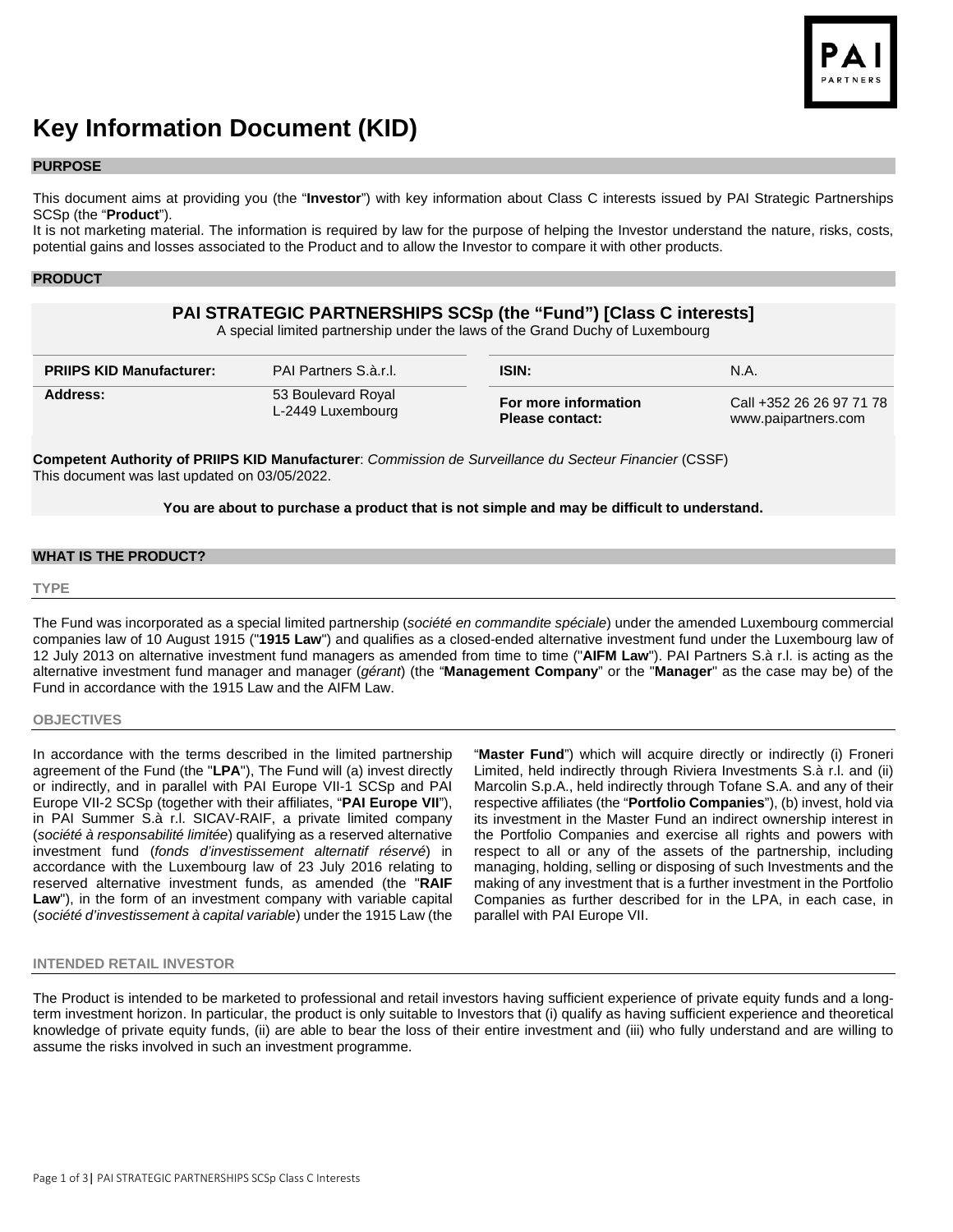#### **TERM**

The Fund, unless dissolved earlier or terminated pursuant to any specific cause set forth in the 1915 Law or other mandatory law, shall have a term of five (5) years, except in the event of an early dissolution as provided for by the LPA. This term may be extended, by the Manager, by up to two (2) additional one-year periods in accordance with the terms of the LPA.

## **WHAT ARE THE RISKS AND WHAT COULD I GET IN RETURN?**



Investor cannot cash in early. The Investor may not be able to sell its product easily or it may have to sell at a price that significantly impacts the returns on investment.

The summary risk indicator is a guide to the level of risk of the Product compared to other products. It shows how likely it is that the Product will lose money because of movements in the markets or because the Manager is not able to pay the Investor. We have classified the Product as 6 out of 7, which is the second highest risk class. This rates the potential losses from future performance at a high level, and poor market conditions are very likely to impact the capacity to pay the

Investor. Changes to tax laws/treaties may adversely affect returns on the Investor's investment. The Product does not include any protection from future market performance, as a result the Investor could lose some or all of his investment. If the Manager is not able to pay the Investor what is owed, the Investor could lose his entire investment.

#### **Performance Scenarios**

#### **Investment EUR 10 000 5 years** (Required minimum holding period)

| <u> 11 IV CONTIGHT LOIT TU OUU</u> |                                              | <b>U</b> years the ganca minimum notaing period) |
|------------------------------------|----------------------------------------------|--------------------------------------------------|
| Stress scenario                    | What the Investor might get back after costs | $3,690^2$                                        |
|                                    | Average return <sup>1</sup> each year $(\%)$ | $-18.08\%$                                       |
| Unfavorable scenario               | What the Investor might get back after costs | 13.509 <sup>2</sup>                              |
|                                    | Average return <sup>1</sup> each year $(\%)$ | 6.20%                                            |
| Moderate scenario                  | What the Investor might get back after costs | 22.608 <sup>2</sup>                              |
|                                    | Average return <sup>1</sup> each year $(\%)$ | 17.72%                                           |
| Favorable scenario                 | What the Investor might get back after costs | $37.161^2$                                       |
|                                    | Average return <sup>1</sup> each year $(\%)$ | 30.02%                                           |

This table shows the money the Investor could get back over the next 5 years, under different scenarios, assuming that the Investor invests €10,000. The scenarios shown illustrate how the Investor's investment could perform. The Investor can compare them with the scenarios of other products. The scenarios presented are an estimate of future performance based on evidence from the past on how the value of this investment varies, and not an exact indicator. What the Investor gets will vary depending on how the market performs and how long the Investor keeps the investment/product.

The stress scenario shows what the Investor might get back in extreme market circumstances, and it does not take into account the situation where the Manager is not able to pay the Investor. The figures shown include all the costs of the product itself but may not include all the costs that Investor pays to his advisor. The figures do not take into account the Investor's personal tax situation, which may also affect how much the Investor gets back.

## **WHAT HAPPENS IF PAI PARTNERS S.A.R.L. IS UNABLE TO PAY OUT?**

Losses are not covered by an investor compensation or guarantee scheme. If PAI Partners S.à r.l. is unable to pay out, the Investor may not recover the sums invested and the Investor may therefore face a financial loss and will not be able to make a claim to the CSSF.

## **WHAT ARE THE COSTS?**

The Reduction in Yield (RIY) shows what impact the total costs borne by the Investor will have on his investment return. The total costs take into account one-off, ongoing and incidental costs. The amounts shown hereinafter are the cumulative costs of the Product itself. The figures assume the Investor invests €10,000 and are estimates subject to change in the future.

#### **COSTS OVER TIME**

The person selling or advising the Investor about this product may charge the Investor additional costs. If so, this person will provide the Investor with information about these costs, and show the Investor the impact that all costs will have on his investment over time.

<sup>1</sup> The percentage return for the investor is based on past performance of peer investment similar to the investments underlying the investment fund. The term "Net" refers to the fact that the return is after costs.

<sup>2</sup> The monetary amounts assume that returns are continuously compounded over 5 years (i.e. the "Required minimum holding period").